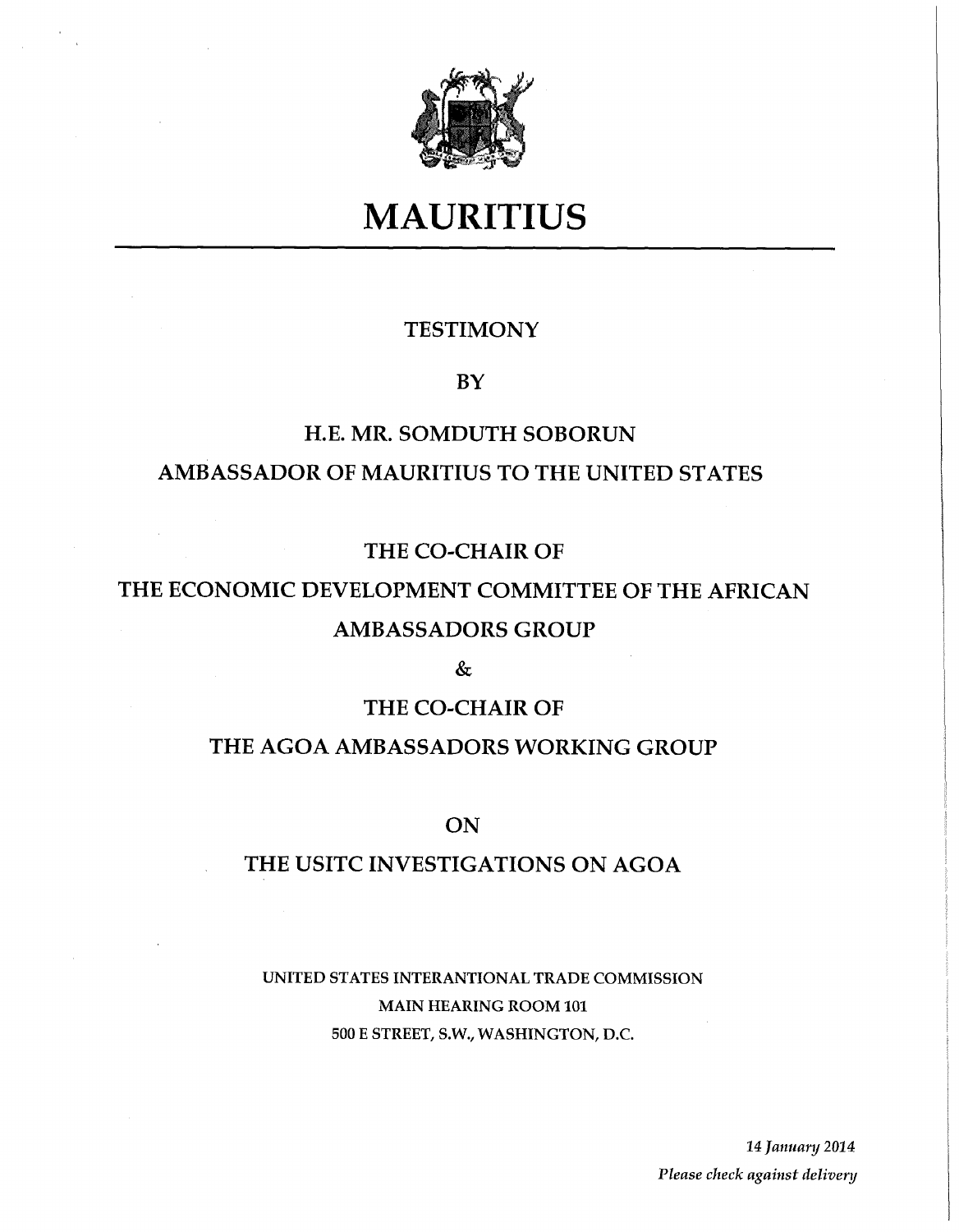**The Honorable Chairman Williamson, The Honorable Commissioners, Ladies and Gentlemen,** 

My colleague Ambassador Girma Birru Geda of Ethiopia and I as the Co-chairs of the Economic Development Committee of the African Ambassadors Group and also the Co-chairs of the AGOA Ambassadors Working Group in Washington, D.C. have the great pleasure on behalf of the African Diplomatic Corps to provide testimony this morning in connection with the Re-authorization of the African Growth and Opportunity Act, AGOA which is expiring in September 2015. We wish to extend our profound appreciation and thanks to you and your colleagues for this kind invitation extended to us.

The African Union Ministers of Trade, at a meeting held in Addis Ababa on October 24, 2013 have adopted a unanimous AGOA Declaration which has inter alia mandated the African Ambassadors Working Group in Washington, D.C. *"to continue engaging actively tlie U.S. Administration and members of Congress on the way forward for a timely, seamless and meaningful reauthorization of AGOA by October 2014 for a period of at least 15 years to ensure tliat trade with tlie U.S takes place on a predictable, reliable and legally secure basis in order to inspire investors' confidence".* Therefore our submission this morning should be viewed from the mandate given to us by the African Ministers of Trade.

Again, I should like to lay stress that this morning's Joint Submission by Ambassador Birru and myself is being made on behalf of all the AGOA eligible countries namely:

Angola, Benin, Botswana, Burkina Faso, Burundi, Cameroon, Cabo Verde, Chad, *Comoros,* Republic of Congo, Cote d'lvoire, Djibouti, Ethiopia, Gabon, Gambia, Ghana, Guinea, Kenya, Lesotho, Liberia, Malawi, Mali, Mauritania, Mauritius, Mozambique, Namibia, Niger, Nigeria, Rwanda, Sao Tome and Principe, Senegal, *Seychelles,* Sierra Leone, South Africa, South Sudan, Swaziland, Tanzania, Togo, Uganda and Zambia.

It constitutes the core position and the voice of the 40 AGOA eligible countries.

#### **Mr. Chairman,**

For the purpose of this morning's testimony, my co-chair Ambassador Birru and I have agreed that he will speak on Regional Integration, EPAs and FTAs while I will speak on the AGOA Trade and Investment Performance Overview, Economic Effects of Providing Duty-Free Treatment for Imports and the Rules of Origin.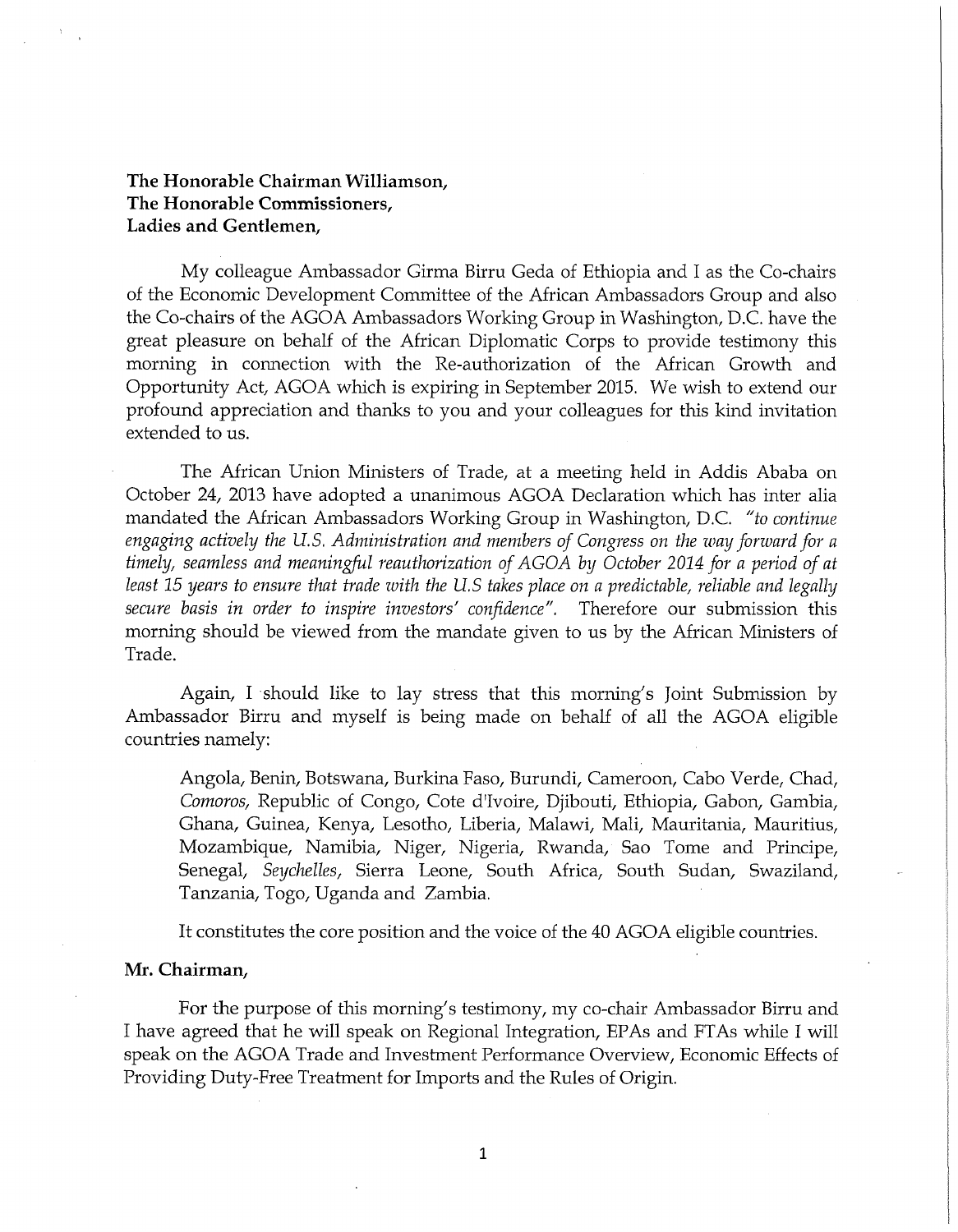#### **AGOA Trade and Investment Performance Overview**

Since its enactment by the United States Congress in the year 2000, the African Growth and Opportunity Act has come to be widely acknowledged as the single most important program in ushering a new era of growing partnership between the Sub-Saharan African countries and the United States. The AGOA continues to consolidate the foundation for an enhanced political, economic, investment and trade relations for the mutual benefit of both Africa and the United States.

We believe that the achievements of the AGOA cannot and should not be quantified in monetary terms only or in terms of the value of goods and commodities traded between the United States and Africa. It goes beyond this. It is the umbrella under which the Sub-Saharan African countries and the United States are forging an emerging multidimensional alliance with the real possibilities of greater prosperity, peace and security for Africa and the United States built on trust, goodwill and human rights values and freedom.

The African Growth and Opportunity Act is a very important milestone in the growing trade and investment relations between the AGOA-eligible countries and the United States. AGOA aims at enhancing U.S. market access for qualifying Sub-Saharan African (SSA) countries; using preferential trade access to the U.S. market as a catalyst for economic growth in SSA; encouraging SSA Governments to open their economies and build free markets; and integrating SSA into global markets through trade, investment and economic liberalization.

The impact of AGOA on exports and on job creation has been significantly meaningful for both sides of the Atlantic. From \$29.4 billion in the year 2000, the U.S.- African trade rose to \$95.4 billion in 2011 (an increase of 221 percent). During the same period, the share of Africa in the U.S. total global trade rose from 1.5 to 2.6 percent. It is estimated that AGOA has generated about 350,000 direct jobs and 1,300,000 indirect jobs in Sub-Saharan Africa and about 100,000 jobs in the United States.

Although energy-related exports (oil and gas) continue to constitute the major share of AGOA exports to the U.S. market, representing about 86% in 2012 of all AGOA exports, it is worth mentioning that the AGOA has been instrumental in the establishment of non-extractive industries in Sub-Saharan Africa. AGOA's nonpetroleum exports recorded positive and steady growth between 2001 and 2012, rising almost four-fold from \$1.3 billion to \$4.8 billion. Exports of food and agricultural products also grew from \$136 million to \$508 million from 2001 to 2012.

The textile and apparel sector has been one of the most visible success stories in terms of AGOA's impact in Africa, with a particular effect on employment, although apparel trade data shows that currently a relatively small number of countries export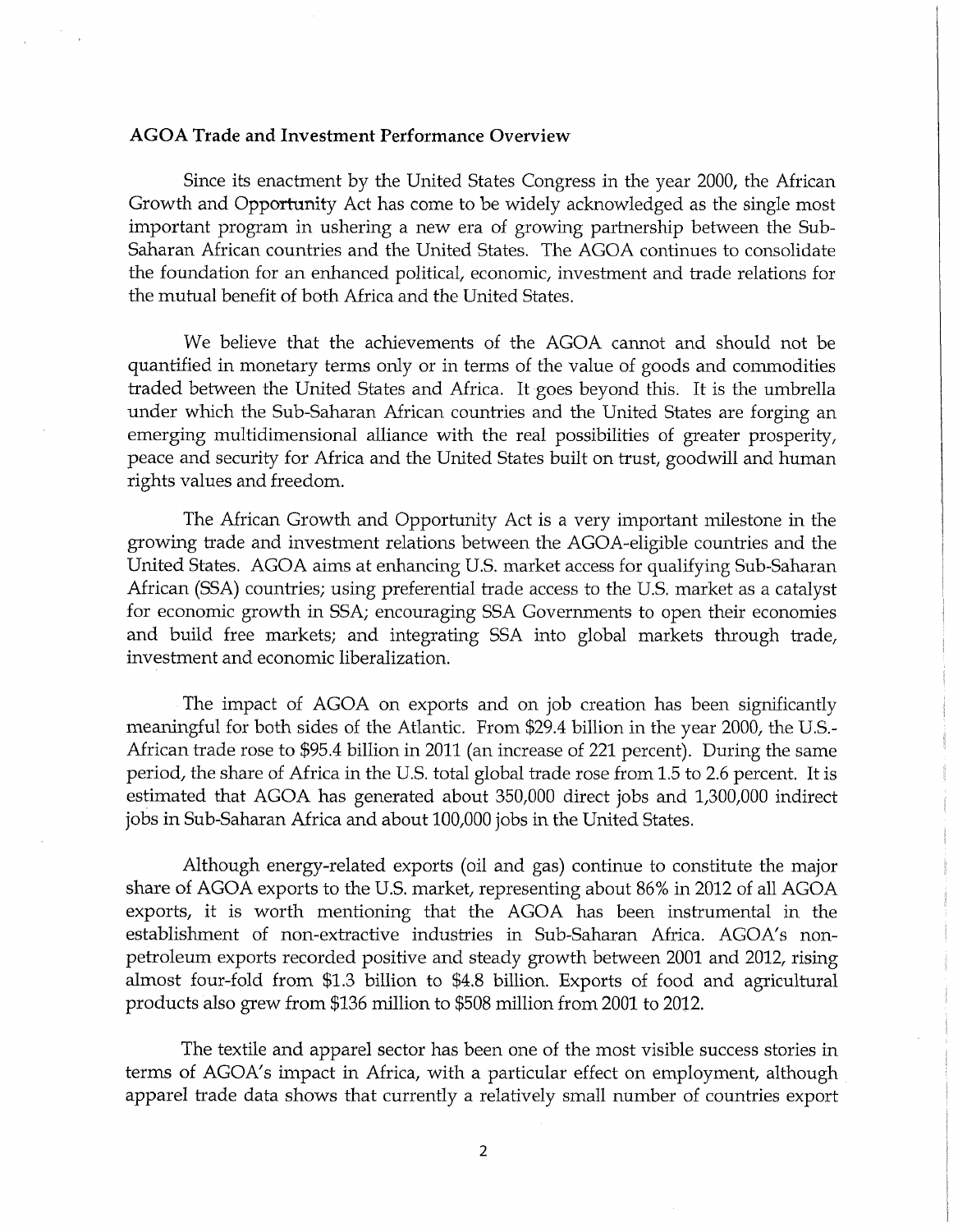the bulk of apparel products to the U.S. market namely Kenya, Lesotho, Mauritius, Swaziland and Botswana. Vast potentials exist for significant exports of textile and apparel under AGOA to the United States. Apparel exports reached \$ 866 million in 2012, representing less **than 1%** of overall apparel imports.

Minerals and metals form the second largest category of non-energy exports and include platinum, diamond, aluminum, ferromanganese, ferrochromium, and ferrosilicon manganese.

The transportation sector, including motor vehicles and parts, is also a success story under AGOA. South Africa-based exporters have been the main beneficiaries but additional potential exists. Exports of vehicles rose from \$289 million in 2001 to \$2 billion in 2012.

A report by the AU published in 2010 indicates that FDI directly linked to AGOA in SSA increased by 77% in AGOA beneficiary countries from \$7.1 billion (1999-2000) average) to \$12.5 billion (2001-2005 average).

#### **Constraints in the use of AGOA Preferential Trade Regime**

#### **Mr. Chairman,**

The AGOA eligible countries are gradually developing their own AGOA country plans. However, each and every AGOA eligible country has many genuine reasons to explain as to why it has not been able to take advantage of the benefits accruing under AGOA. Some of the common cross cutting impediments and challenges on the basis of the inputs made by the vast majority of the AGOA eligible countries in the preparation of this submission can be grouped in the following clusters:

#### **Political**

Conflicts and civil wars in some of the countries have not only set some countries aback, but destroyed the very institutions that should spearhead the process for the realization of the benefits of AGOA, such as providing the enabling environment to expand and diversify exports to the United States. Cote d'Ivoire, Liberia, Mali, Madagascar, Sierra Leone, and South Sudan are a few examples.

- Limited commercial diplomacy mechanisms.
- The lack of strategies to enable eligible countries take full advantage of AGOA;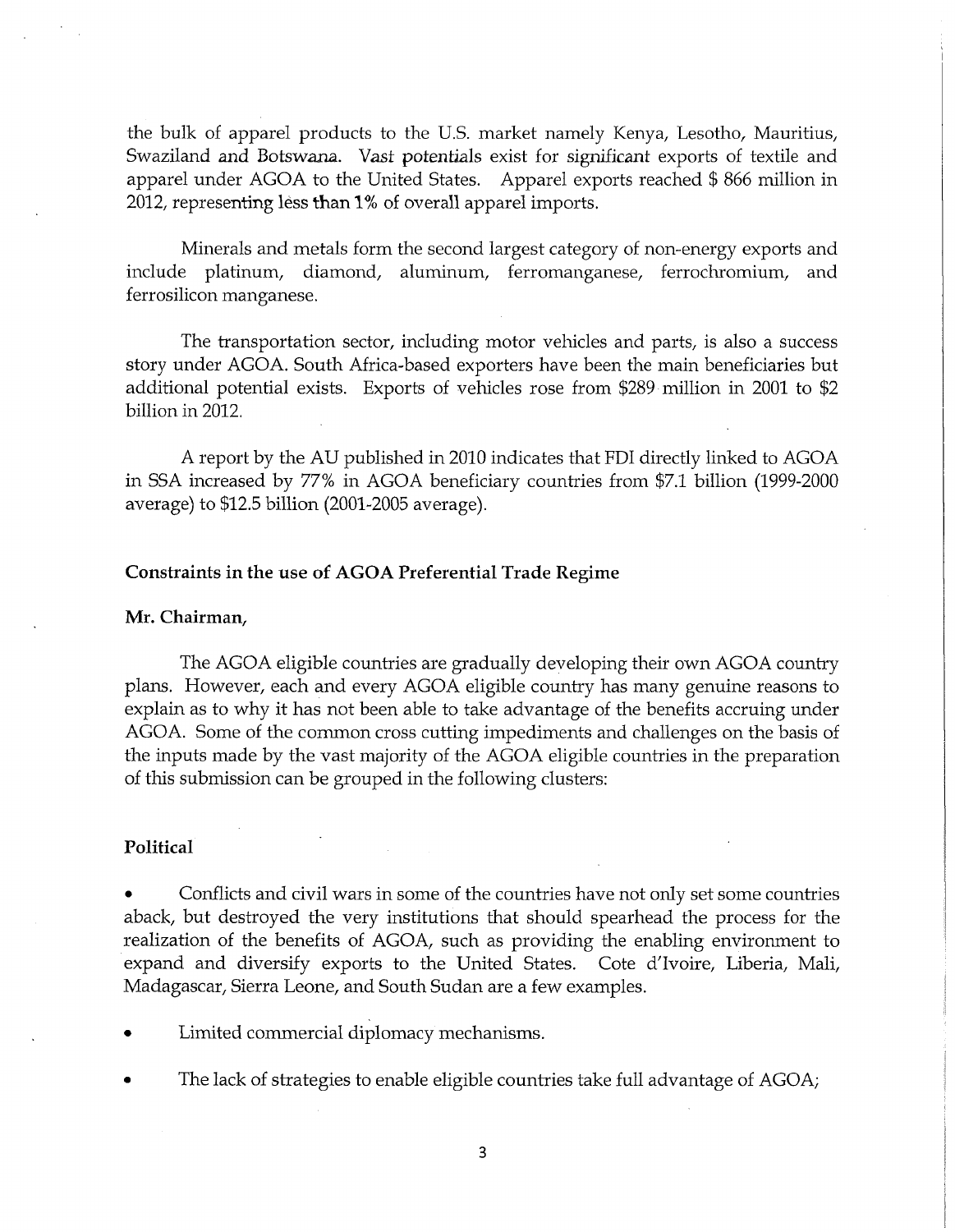- Absence of AGOA specific forum in the vast majority of AGOA beneficiary countries. Many stakeholders, both within the Government ministries, private sector and civil society are not well conversant with AGOA and its benefits.
- Scanty facilities and opportunities for the promotion of micro and small and medium enterprise (SMEs) to boost exports to the U.S.;
- Lengthy and stringent visa requirements for people intending to travel to USA, especially for business purposes.

#### **Infrastructure Improvement and Development**

• High transaction costs due to lack of adequate well-developed infrastructure such as transport, post-harvest handling facilities, cold chain facilities, power, irrigation, water and sanitation, information and communication technology and poor road and railway networks.

• Deprived of Port facilities, landlocked State situation often results in delays in the transportation of goods and services due to cross-border logistics, thereby increasing the cost of production.

#### **Market Access, Awareness and Research**

Lack of awareness of the potential of AGOA, which in many countries, is generally equated to textiles.

• Limited access to appropriate market information and business contacts needed by African manufacturers and producers to effectively respond to specific market demands.

• Producers lack knowledge of consumer tastes and preferences, and other marketing and international trade practices. Even when they have such information, they have limited technical capacity to evaluate it, plan and develop strategies that can enable them to position themselves and trade competitively in a multifaceted market such as that of the US.

There are limited interventions that emphasize the importance of real-time market information on pricing and consumer preferences, market segments and distribution channels and identification and production of export competitive products, which can be sold profitably in a highly developed market like the US.

**4**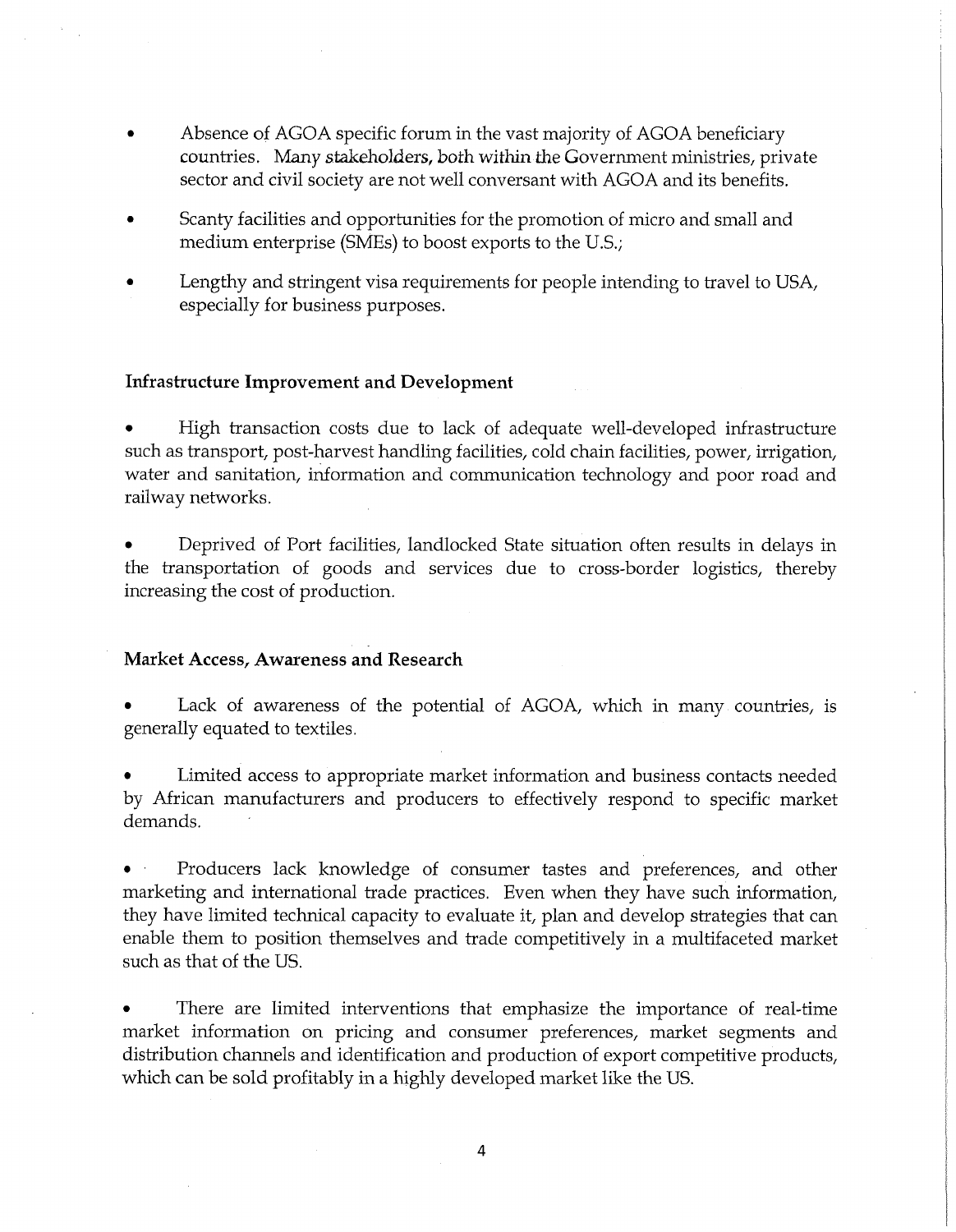• Deficiency and lack of information about U.S. market regulations (quality, branding, packaging, labeling, etc.)

• Deficiency and lack of knowledge about the international market and trade regulations or standards (pricing, marketing, shipping and transportation)

#### **Economic and Financial**

Uncertainty and unpredictability of AGOA - The current uncertain status of AGOA is driving several firms to relocate.

• Access to credit and other financial services is still limited due to high interest rates and collateral requirements.

#### **Capacity, Technology and Production**

Lack of relevant knowledge and capacity to ensure conformity to laboratory analysis and quality assurance procedures that conform to US standard requirements.

Limited entrepreneurial skills particularly in the production of goods and development of appropriate bankable projects.

Lack of proper organization for small producers to benefit from economies of scale. They also lack adequate technology to enable them produce massively.

#### **Stringent U.S. Requirements on Agricultural Imports**

Absence of appropriate technology and technical assistance to small scale farmers in rural areas to boost agriculture;

• Most of the agricultural products lack sufficient value addition to qualify for export to the U.S. through AGOA mechanism;

• Inability to take advantage of the AGOA product list, largely as a result of lack of capacity amongst potential exporters on the ground to adhere to the stringent U.S. requirements, especially for agricultural products.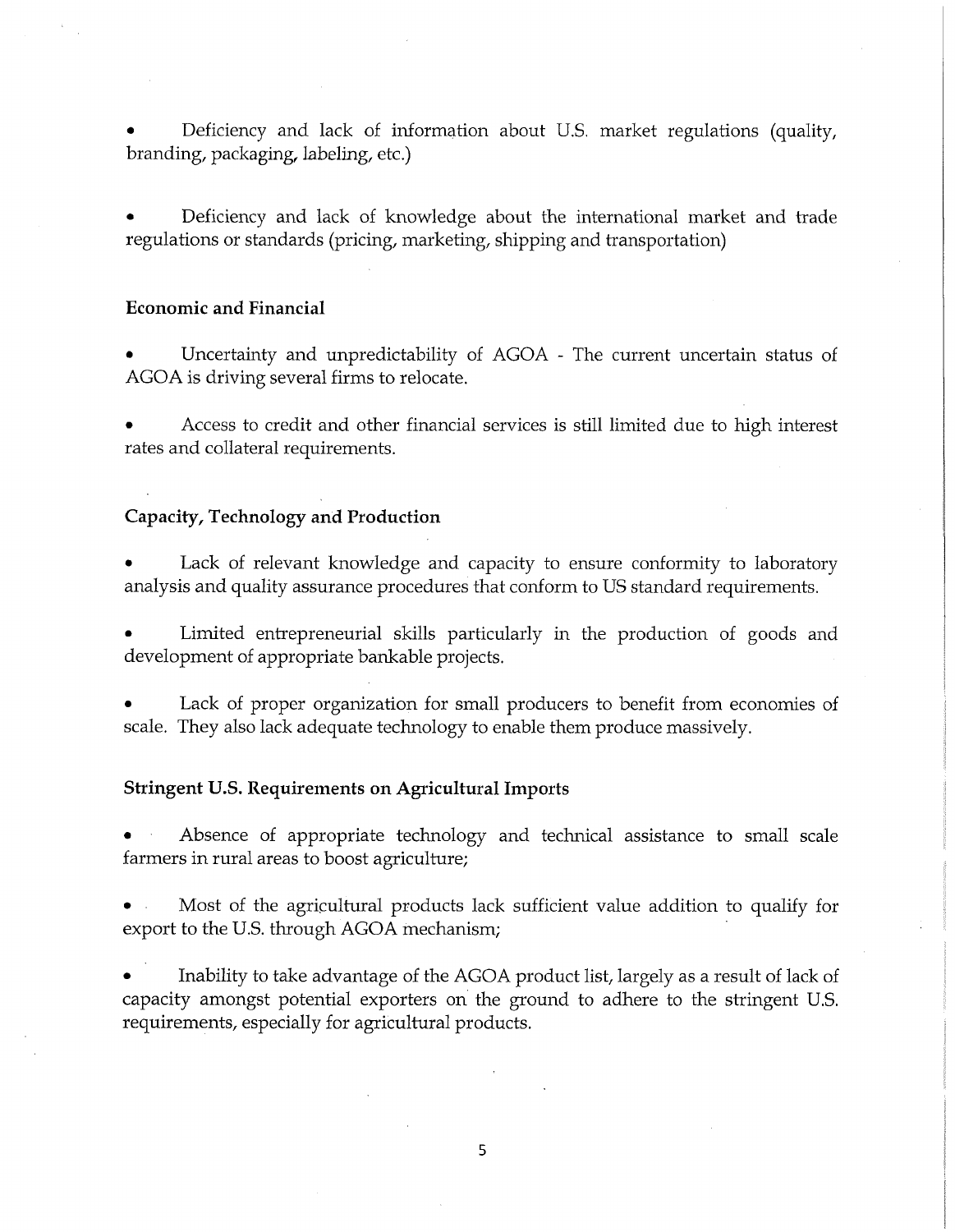• Stringent Sanitary and Phytosanitary standards have imposed additional demands for exporters making it a major limitation to export of agricultural products to the U.S. under AGOA.

Limited capacity to produce diverse, value-added products for competitive global markets.

• Limitations on the duty-free agricultural exports currently subject to tariffs rated quotas.

#### **Institutional**

• Weak institutional synergies between production and trade sectors.

• Customs and other barriers to cross-border movement of goods.

• Insufficient AGOA mechanisms or institutions (Trade Hubs) at the sub-regional level to facilitate and help African countries to take advantage of AGOA.

#### **Mr. Chairman,**

#### AGOA: Economic Effects of Providing Duty-Free Treatment for Imports

Although the main objective of the AGOA at the time of its enactment was to provide unilateral preferential trade access to SSA eligible countries to the U.S. market, it has over the years also provided tangible benefits to the US too, resulting in a winwin situation for both Africa and the United States.

The US commercial presence in Africa has grown steadily over the past 10 years. As a matter of fact, according to available sources, the US exports to SSA tripled between 2001 and 2012 rising from 5.6 billion to \$21.5 billion. Every state in the US exported to Africa with Texas, New York, Illinois, New Jersey and Washington exporting over USD 1 billion worth of goods and some other states exporting over \$500 millions in aggregate generating an estimated 100,000 jobs in the United States.

#### **Mr. Chairman,**

**Rules of Origin: Possible Changes to Promote Regional Integration and Increase Exports to the United States**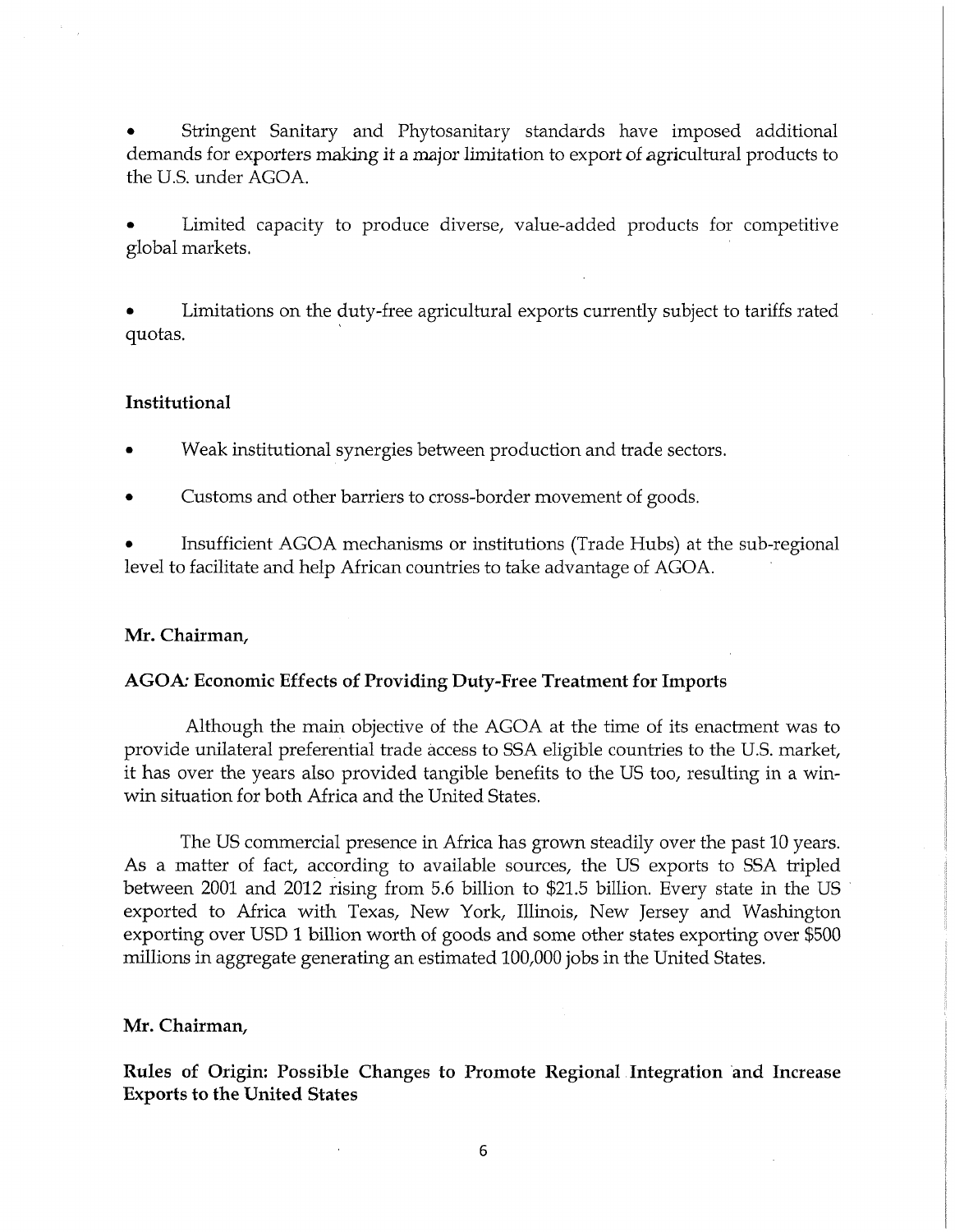#### **Revisit the AGO A Rule of Origin for Canned Tuna**

There are vast opportunities and possibilities for the exploitation of tuna for export under the African Growth and Opportunity Act. However, it is almost impossible for tuna canned in Africa to meet the AGOA rule of origin, which is largely determined by the flag of the vessel that catches the fish, rather than the nation where the fish is processed and canned. Some Sub-Saharan African countries are already exporting canned tuna to the EU, but exports to the United States are extremely small in spite of the fact that canned tuna is eligible for duty-free under AGOA. The reason for this low export is due to the fact that the applicable rule of origin in the U.S. is too restrictive.

Relaxing the rule of origin would create a new product likely to be successful under AGOA. The current 35% value-added requirement should be replaced with a simple tariff shift requirement or reduced to 10% value added, coupled with a tariff shift.

#### Third Country Fabric Rule

The Third Country Fabric Rule of the apparel and textile which as of now has been the subject of renewal every two or three years should be made co-terminus with the life of re-authorized AGOA. It allows the AGOA beneficiaries to use yarns and fabrics from any country and is a key element which has been solely responsible for the success of the AGOA apparel industry. It has also enabled African exporters to remain competitive in the US market in the face of fierce competition unleashed from other regions which have decades of comparative advantages. Large scale and highly competitive low cost Asian suppliers have the potential to fully grab AGOA's market share due to their competitive edge and therefore undermine the benefits of AGOA. The third country fabric provision is a mitigating factor which establishes a more balanced trade regime for garments. It may be worth mentioning that 95% of the apparel and textile products under the AGOA is dependent on the Third Country Fabric Rule. It is imperative that the Third Country Fabric Rule is made co-terminus with AGOA.

#### **RECOMMENDATIONS**

As compared to the Marshall Plan which was put in place to stimulate the economic growth of Western Europe after the destruction and devastations caused by the second world war; the provisions of the African Growth and Opportunity Act, without any way minimizing its significance to stimulate economic growth of the sub-Saharan Africa is a drop in the ocean.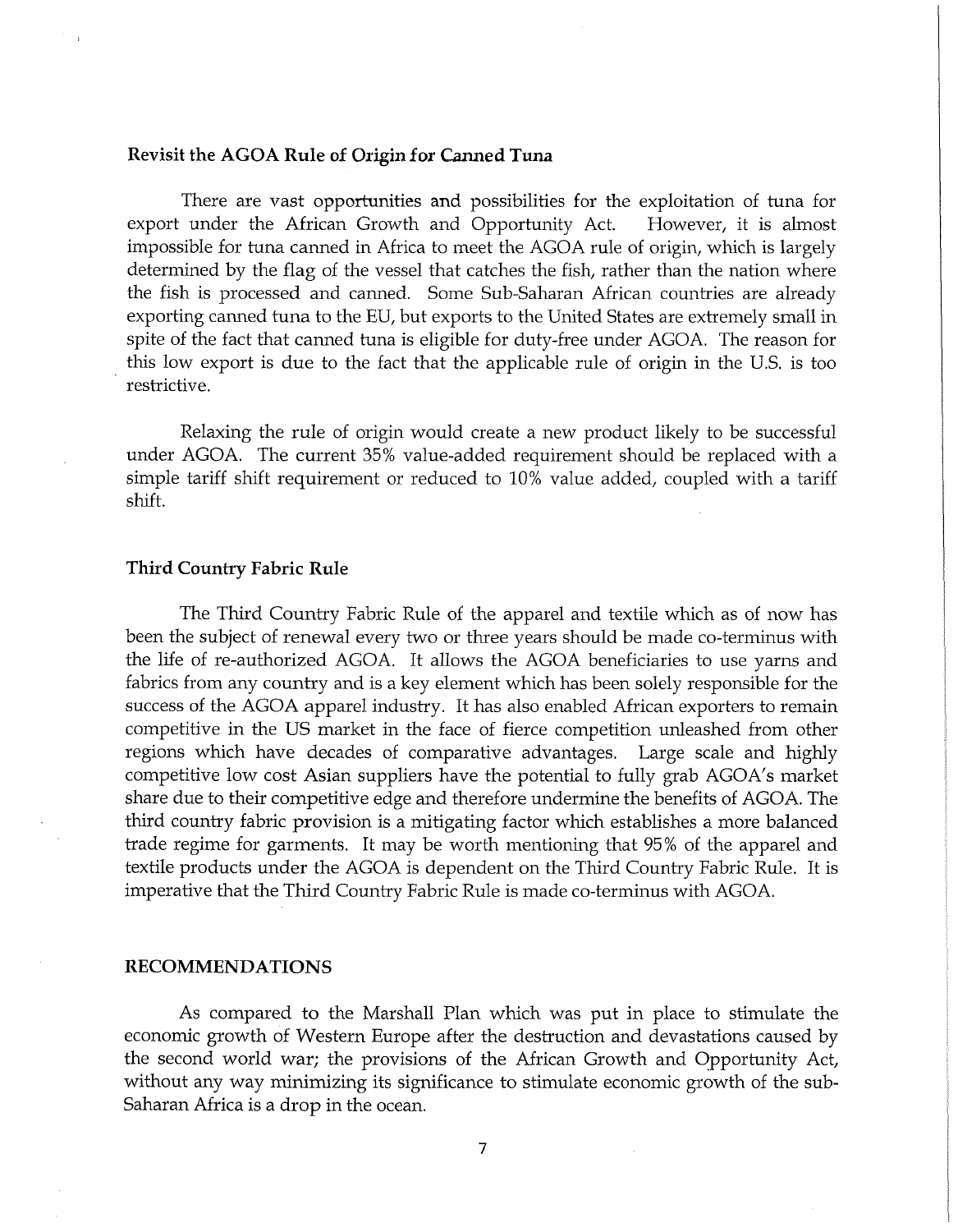When the AGOA was enacted in the year 2000, many of the African countries for whom it was particularly designed were not ready for very many reasons to take advantage of it. Several of them were either emerging from conflicts or were still embroiled in conflicts. Their priority of priorities was to restore and maintain peace and security with their meager resources at hand. Furthermore, most of them had only recently started experiencing the effects of free market economy and were at a transformational stage. Evidently, they required time to adjust to the new environment of the global trading system and adjust to the rules of World Trade Organization.

The decade-old AGOA has provided a few striking examples of success - the emergence of a textile and apparel industry of Lesotho, the motor vehicle and motor parts industry of South Africa are striking examples of success stories of the AGOA. These have started having a demonstration effect on other AGOA beneficiaries and are enticing them to emulate and make efforts to take advantage accruing there from. Hence it is wise to give time to AGOA to take firm roots.

#### **Re**-authorize **AGOA Before** October **2014 for at Least 15 Years**

- Re-authorize AGOA for at least 15 years by 2014 in an integrated and allinclusive approach, so as to guarantee the predictability and certainty required for long-term investment and economic growth both in the U.S. and across the African continent, based on mutually reinforcing U.S.-Africa relations.
- Make the Third Country Fabric Rule of the textile and apparel coterminous with the life of AGOA.

#### Streamline **US Sanitary and** Phytosanitary **Standards**

• Stringent Sanitary and Phytosanitary Standards (SPS) deny African agricultural products entry into the US. It is high time that these barriers are addressed as soon as possible to allow the growth of Africa's agriculture. The US could help African producers meet US sanitary and Phytosanitary standards by expanding capacity building efforts on food safety and animal and plant health. The SPS could be streamlined – without in any way sacrificing safety in order to facilitate greater trade from Africa.

#### **Increase Capacity Building and** Technical Assistance

• There is an urgent need to increase capacity building in SSA. African businesses and entrepreneurs need technical assistance and capacity building initiatives to improve production strategies, quality standards, market research, market development and value-added processing. In this respect, only five U.S. Foreign Service Commercial Officers and only three Trade Hubs for the entire African continent is far too low to service the needs of both American and African businesses.